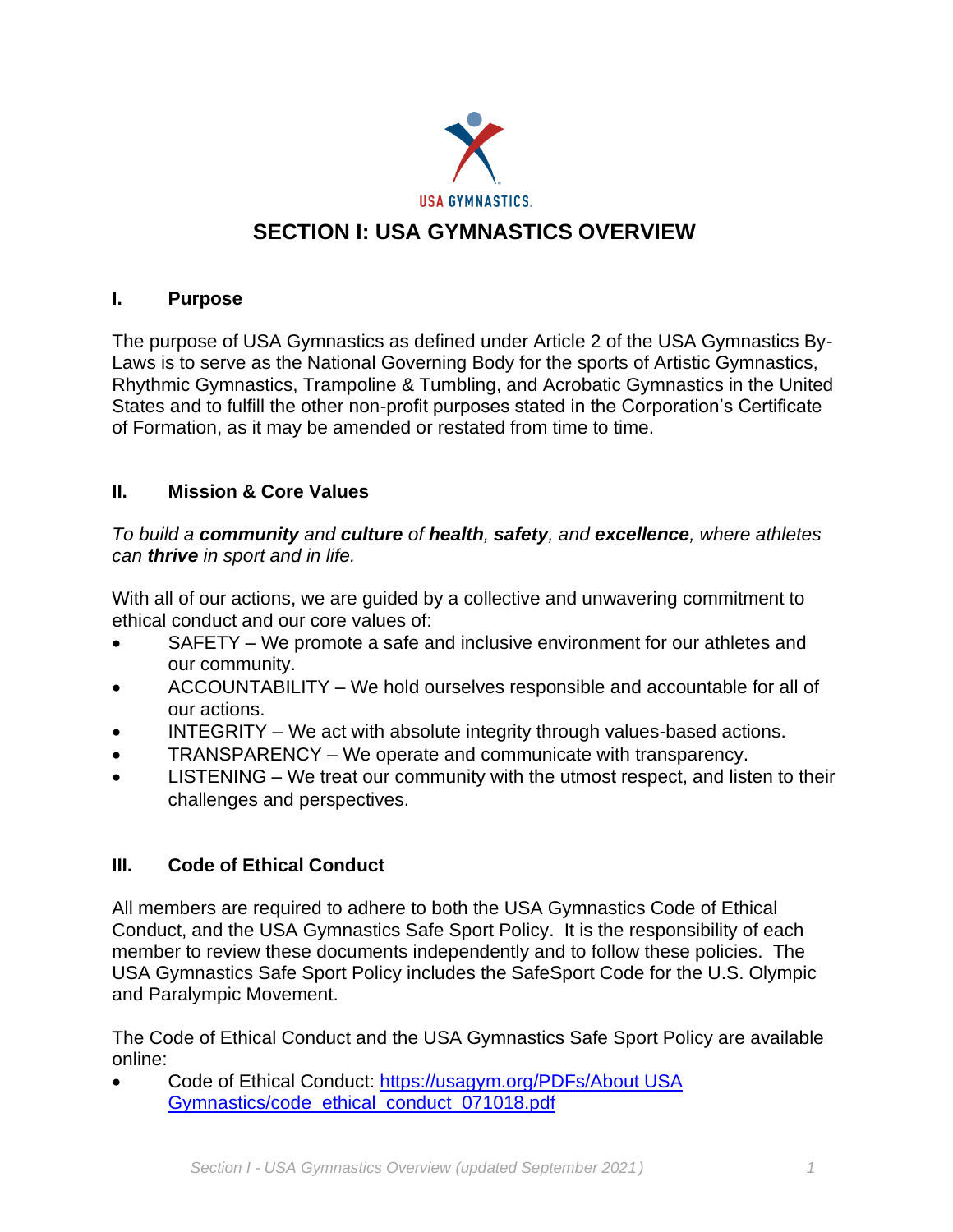USA Gymnastics Safe Sport Policy: [https://usagym.org/PDFs/About%20USA%20Gymnastics/safesportpolicy\\_03231](https://usagym.org/PDFs/About%20USA%20Gymnastics/safesportpolicy_032318.pdf) [8.pdf](https://usagym.org/PDFs/About%20USA%20Gymnastics/safesportpolicy_032318.pdf)

## **IV. USA Gymnastics Membership and Responsibilities**

## **A. Athlete Memberships**

Only a parent/guardian of a minor or the adult athlete may apply for membership with USA Gymnastics on behalf of an athlete. Athletes who wish to participate in USAG sanctioned events MUST be affiliated with a current Member Club.

- 1. Athlete membership is effective once a USAG Athlete member number has been assigned to the competitive athlete.
- 2. Membership registration must be completed prior to participating in any USAG sanctioned competition event. The additional requirement of the Athlete membership is:
	- a. U110: U.S. Center for SafeSport Core Training for athletes 18 years of age or older.
	- b. If an Athlete member turns 18 during the competition season, they must complete the U110: SafeSport Core Training 180 days after they turn 18.
- 3. All gymnasts must meet the level requirements, score and age requirements as designated in the Code of Points, in order to compete in each level and discipline.
- 4. Athlete member numbers are assigned only after:
	- a. Payment of the Athlete Membership fee [\(click here](https://usagym.org/pages/membership/pages/membership_overview.html) for membership overview) in full is received.
	- b. The Athlete membership online registration fully completed with all required information and signature.
	- c. Member benefits are paid out upon receipt of application; therefore, memberships are nonrefundable and nontransferable.
	- d. The Athlete membership is valid for one competitive year, from August 1st through the following July 31st.
	- e. Members joining at any time during the year will receive benefits for the remainder of the competitive year.
	- f. All Athlete memberships are automatically null and void each July 31.
	- g. For more information regarding Athlete membership terms, conditions and registration, please contact Member Services at (800) 345-4719 or via email at [membership@usagym.org.](mailto:membership@usagym.org)
	- h. In order for an athlete to compete they must be affiliated with a USAG Member Club and must be accompanied by a Competitive Coach Member during competition and training at any sanctioned event.

#### **B. Memberships and Responsibilities**

1. Membership is open to anyone that is a minimum of 14 years of age. Minimum age is dependent on the type of membership. There are additional requirements of the Membership based on the type of membership they are: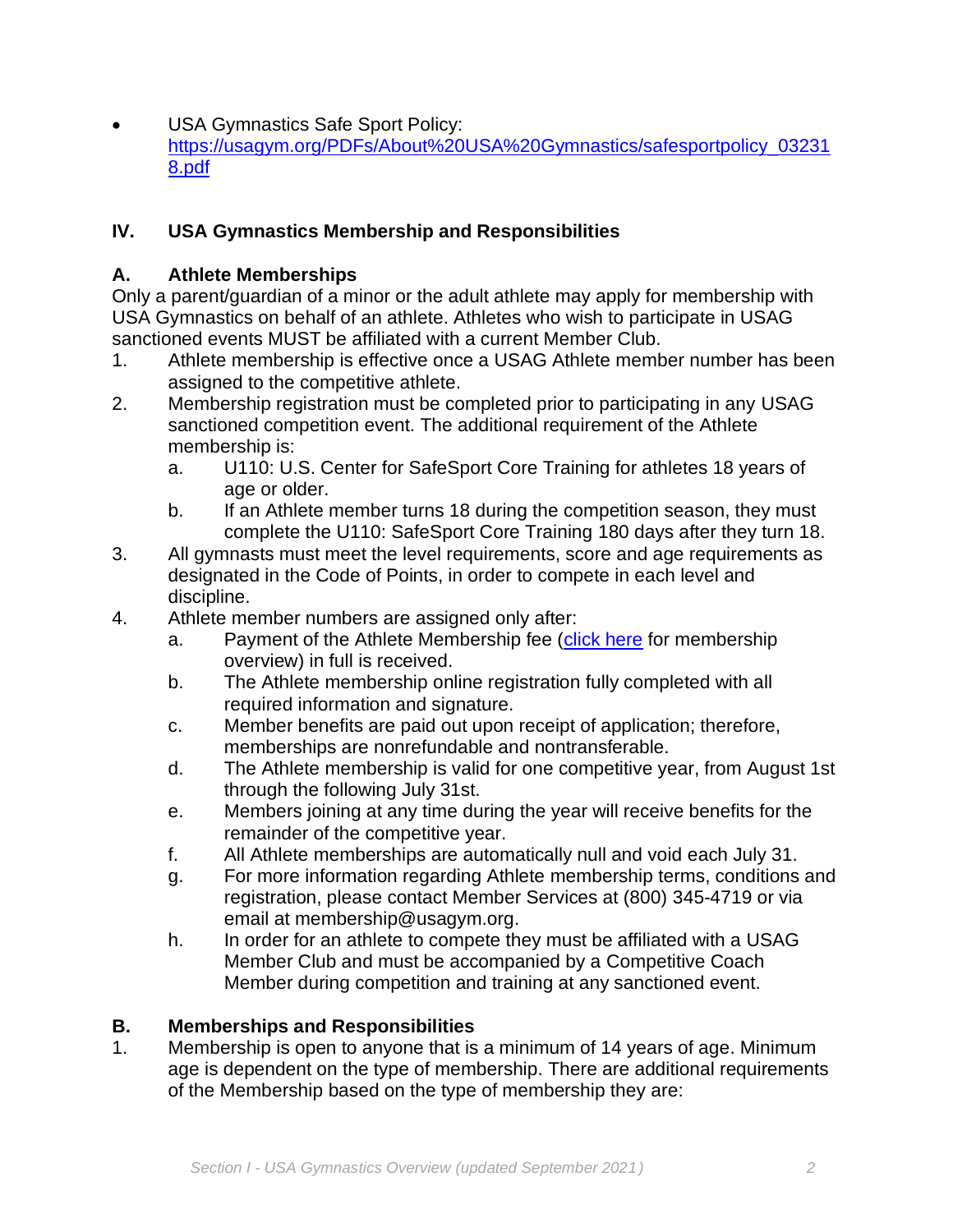- a. Competitive Coach 16+
	- i. U100: Fundamental Gymnastics Instruction course
	- ii. U101: Safety and Risk Management Course
- b. Competitive Coach 18+
	- i. Background Check
	- ii. U100: Fundamentals of Gymnastics Instruction
	- iii. U101: Safety and Risk Management Course
	- iv. U110: U.S. Center for SafeSport Course
	- v. U112: Tough Coaching or Emotional Abuse Course
	- vi. U113: Safe Sport Policy Course
	- vii. Concussion education acknowledgement
- c. Judges 16+
	- i. U101: Safety and Risk Management Course
- d. Judges 18+ additional requirements
	- i. Background Check
	- ii. U101: Safety and Risk Management Course
	- iii. U110: U.S. Center for SafeSport Course
	- iv. U113: Safe Sport Policy Course
- e. Meet Director
	- i. Background check
	- ii. U101: Safety and Risk Management Course
	- iii. U110: U.S. Center for SafeSport Course
	- iv. U113: Safe Sport Policy Course
	- v. Concussion education acknowledgement
- f. Organization Owner/Managing Director
	- i. Background check
	- ii. U101: Safety and Risk Management Course
	- iii. U110: U.S. Center for SafeSport Course
	- iv. U112: Tough Coaching or Emotional Abuse Course
	- v. U113: Safe Sport Policy Course
	- vi. Concussion education acknowledgement
- g. Recreational Coach 14 years of age or older
	- i. Background check (18+)
	- ii. U110: U.S. Center for SafeSport Course (18+)
	- iii. U112: Tough Coaching or Emotional Abuse Course (18+)
	- iv. U113: Safe Sport Policy Course (18+)
	- v. Concussion education acknowledgement (18+)
- h. Photographer/Videographer
	- i. Background check
	- ii. U110: U.S. Center for SafeSport Course
	- iii. U113: Safe Sport Policy Course
- i. Medical
	- i. Background check
	- iv. U110: U.S. Center for SafeSport Course
- j. Volunteer
	- i. U110: U.S. Center for SafeSport Course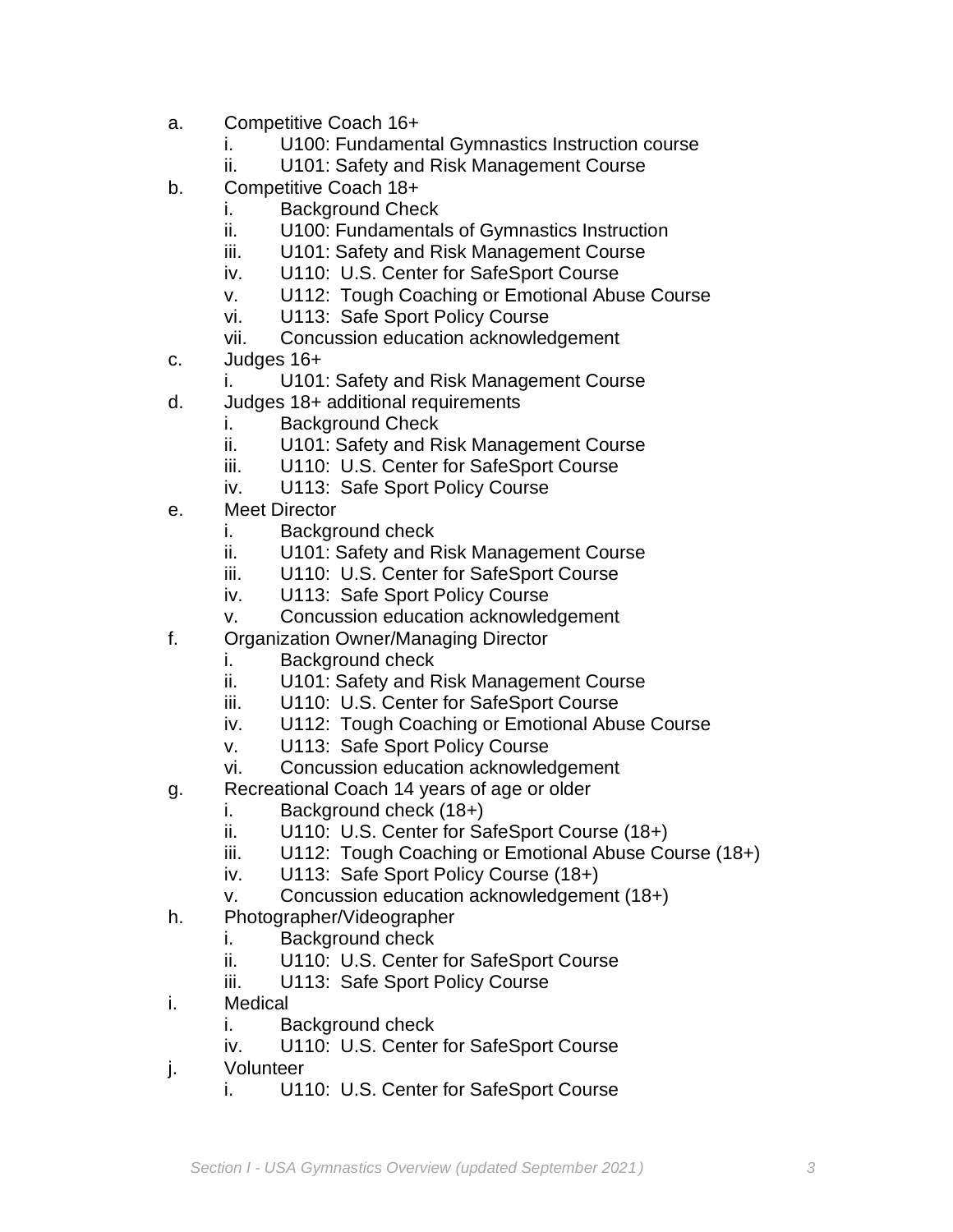- ii. Background check  $(18+)$  a background check consistent with the USA Gymnastics background check policy must be completed for Volunteer members 18 years of age and older. It is the responsibility of both the individual and the Member Club/Meet Director to confirm the completion of the background check for Volunteer members.
- 2. Minor members that turn 18 years old during the membership season must complete the adult member requirements for their roles within 180 days after they turn 18.
- 3. An adult Competitive Coach must accompany a minor Competitive Coach in order to be on the field of play as a coach.
- 4. [Click here](https://usagym.org/pages/membership/pages/membership_overview.html) for the membership pricing and online registration.
- 5. USAG members must hold a membership for each and every discipline in which he or she is participating.
- 6. Membership is valid for one competitive year, from August 1 through the following July 31.
	- a. Members joining at any time during the year will receive benefits for the remainder of the competitive year.
	- b. Memberships are automatically null and void each July 31.
- 7. Member benefits are paid out upon receipt of application; therefore, memberships are nonrefundable and nontransferable.
- 8. Additional competition floor access requirements: In order to be on the floor at a sanctioned event, Competitive Coach members must meet education requirements:
	- a. Coaches must complete:
		- i. U100 Fundamentals of Gymnastics Instruction
		- ii. T210 Annual Update
	- b. Judges must complete:
		- i. T210 Annual Update
- 9. Information about various certifications, programs, and accreditations for members is offered in the USA Gymnastics University available online at [www.usagymnasticsuniversity.org.](http://www.usagymnasticsuniversity.org/)

# **C. Residency**

- 1. U.S. Citizens
	- a. The location of the club or team that the athlete is registered with determines the state and region in which the gymnast competes. If a gymnast lives in one state but competes for a club or team located in another state, the following regulations apply:
		- i. A gymnast must compete in the State Championships based in the state in which his/her club is located. He/she may, based on special circumstances, petition the Program Director for permission to compete in the State Championships in which he/she lives.
		- ii. The gymnast must compete in the Regional Championships based on the State Championships in which he/she competed. He/she may, under special circumstances, petition the Program Director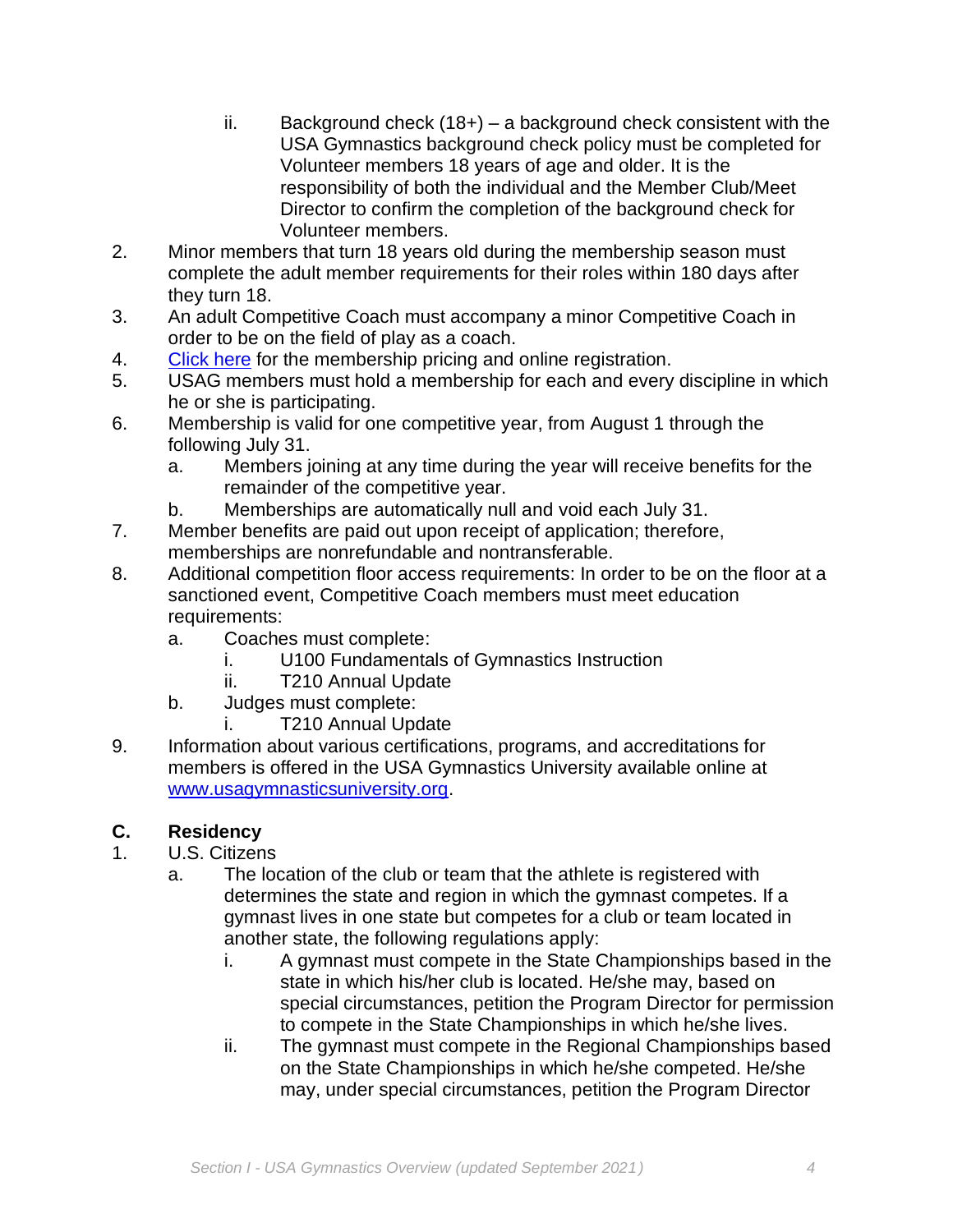for permission to compete in the Regional Championships in which he/she lives.

# **D. Foreign Athletes**

- 1. USA Gymnastics recognizes the positive benefits of having foreign athletes who reside in the United States participate in its sanctioned competitive events. However, USA Gymnastics has an obligation to observe all rules & regulations regarding the participation of foreign athletes as set forth by the International Gymnastics Federation (FIG).
	- a. FIG regulations require that all foreign athletes (anyone without United States Citizenship) - regardless of age or competition level - must gain permission from the gymnastics federation of their country of citizenship and from USA Gymnastics before they may compete in any sanctioned USAG event.
	- b. In order to fulfill the FIG requirements foreign athletes must acquire written approval from the gymnastics federation from their respective native country (for which he/she holds a passport) before he/she may compete in competitions held in the United States. If a gymnast who is not a U.S. citizen competes without the written permission from his/her national federation, it is a violation of the International Gymnastics Federation's (FIG) regulations. Getting approval from that federation is the responsibility of the athlete, and this rule applies to all levels of competition in all five programs (men's and women's artistic gymnastics, rhythmic gymnastics, trampoline & tumbling, and acrobatic gymnastics). To make it easier, a draft letter that the gymnast may send to the appropriate national gymnastics federation is available on the Forms page of the USAG website (usagym.org). A copy of the letter of approval from the appropriate national gymnastics federation must be provided to the gymnast's club.
	- c. Non-citizen USAG athlete members who are residents, living and training in this country are allowed to compete/participate in USAG sanctioned events with full privilege and receive awards up to and including selection events, Elite Challenge and USA Gymnastics Championships (Development Program only).
	- d. Only athletes who are eligible to become members of the Junior or Senior National Team may participate in the following events:
		- Elite Divisions at USA Gymnastics Championships
		- National Team training camps, World Championships and/or Olympic Games preparation camps
		- Olympic Team Trials (event run in partnership between USAG and the USOPC)
	- e. Resident non-citizen athletes at Elite Challenge and selection events will be eligible for duplicate podium places, and finals berths in addition to the 8 spots provided to U.S. athletes.
	- f. Non-citizen athletes may not become members of the Junior National Team or Senior National Team.